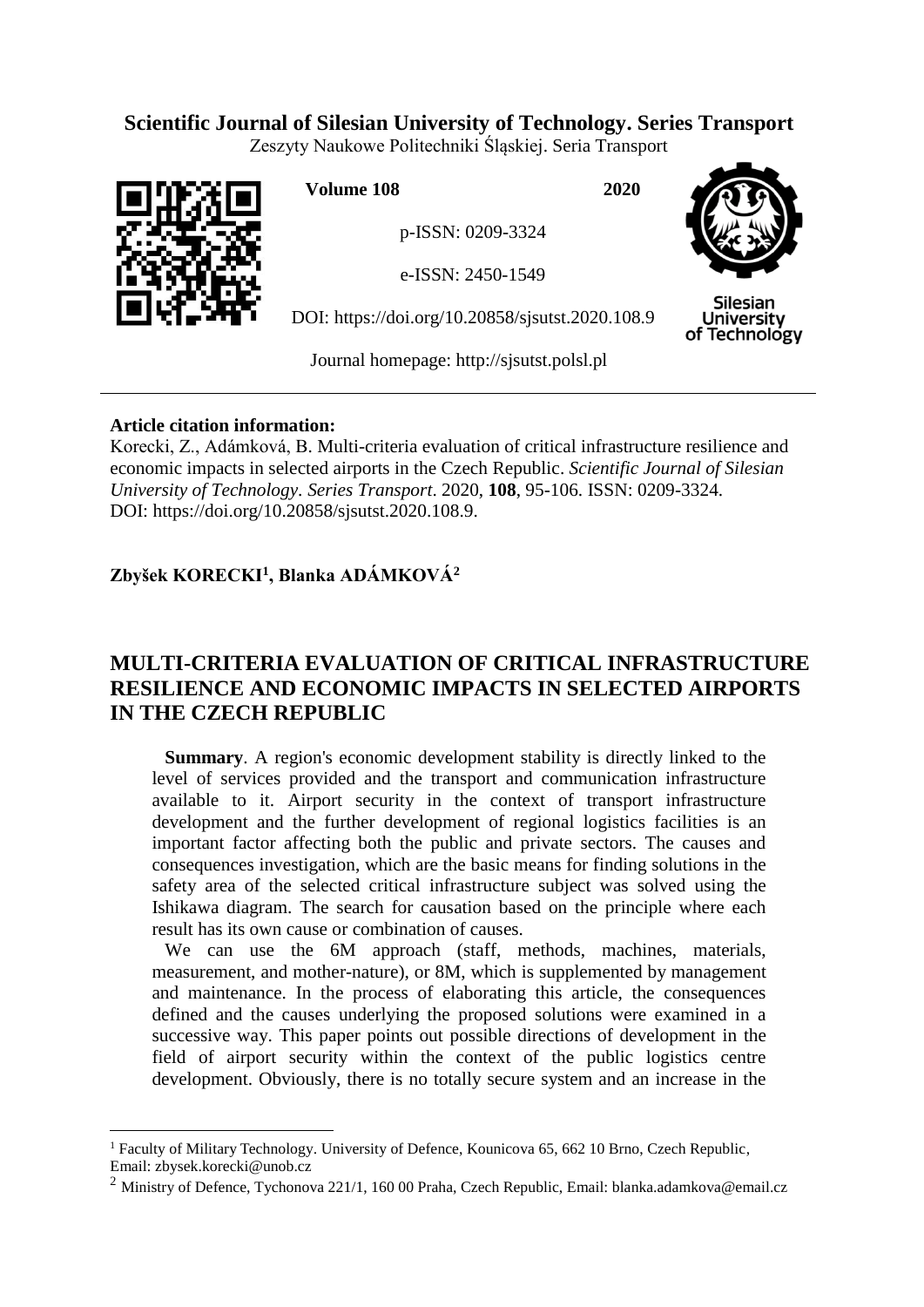level of security can be ensured by correlating all systems used to increase of the critical infrastructure elements resilience.

**Keywords:** airport infrastructure, critical infrastructure, resilience of critical infrastructure, airport expansion, stability

#### **1. INTRODUCTION**

The present dynamically developing world is constantly exposed to security threats and risks, prompting the issue of company protection to be discussed and addressed at national and international levels. The security threats require continuity and a comprehensive approach to security. In order to ensure safety as a whole, it is necessary to address specific areas of securing functional infrastructure, a system serving to protect human lives, health, property and the environment [1].

Critical infrastructure defined as "a critical infrastructure element or critical infrastructure element system whose disruption of function would have a serious impact on national security, the essential living needs of the population provision, human health or the economy of the State" [2].

An airport is a defined area of land or water, including buildings, facilities and equipment, intended either wholly or in part for the arrivals, departures and ground movements of aircraft. Airport security is a set of organisational, technical, economic, environmental and other measures for ensuring the serviceability of airfields and airport facilities for air traffic. These measures achieved through the aerodrome for air operations preparation, its maintenance and repairs [3,4].

Aerodrome preparation for air traffic is a set of measures designed to enforce the working limits of the movement area and airport facilities. Aerodrome portability is the area movement condition and aerodrome equipment, which is determined by values meeting the limits for aircraft operation.

Airport portability is based on data from the following areas:

- condition and operating limits of the movement area,
- bearing capacity of paved and unpaved movement surface,
- $\bullet$  friction and braking characteristics on a paved runway (RWY),
- the state of restraint systems.

The term security is defined as "a state where a system is able to withstand known and predictable (and unexpected) external and internal threats that can negatively affect each element (or the system) to keep up the system structure, stability and reliability and targeted behaviour" [5,6,7].

The key issues in the field of security are aimed at protecting the fundamental values of life, health, property rights of the population, the environment, etc., and expressing areas of protected interest. Threats and implied risks are reasons efforts are made to protect our values.

The level of safety reflects the likelihood of an incident occurring, which will very much affect protected interest. This is a hazard or event that can or will cause damage or harm to a particular value [8].

A threat is defined as the cause of a negative event that causes the most harmful effects, expressed most likely by chance. The Czech Republic in the document, Threat Analysis for the Czech Republic [9,1,11], defined 22 out of a total of 72 identified types of hazards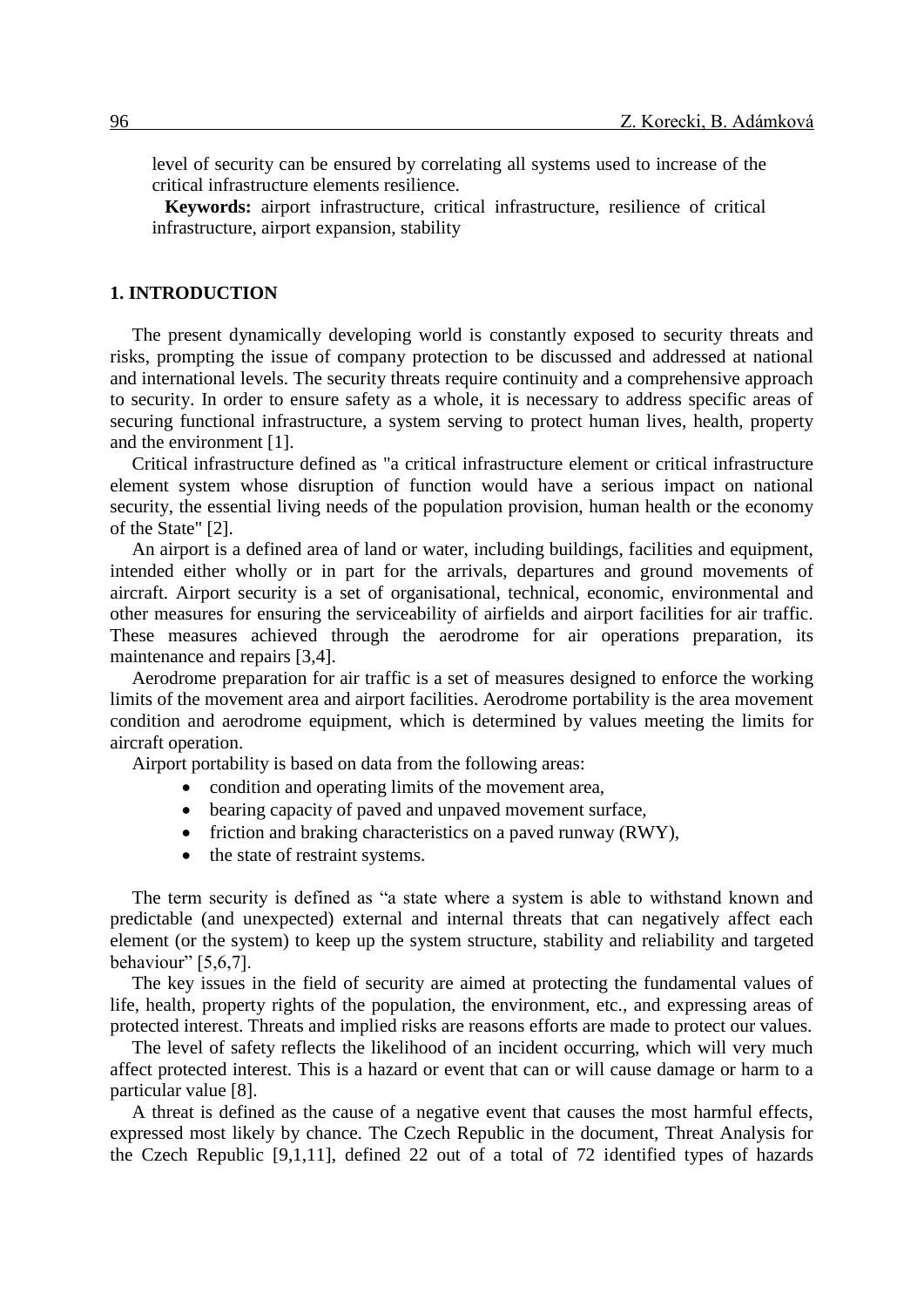threatening the territory of the Czech Republic, which need increased attention. The identified hazard types are autogenic (abiotic, biotic) or anthropogenic (technologic, economic).

## **2. RISK ANALYSIS**

Risk analysis allows one analyse risks for a specifically defined asset area based on the classification. Evaluated threats and vulnerabilities allow defining the relationship to a selected critical infrastructure area according to the formula:

$$
R=A \times T \times V \tag{1}
$$

Where:  $R - Risk$ ,  $A - Asset$ ,  $T - Thread$ ,  $V - Vunderability$ .

Using the method of multitude quantitative risk analysis alongside mutual correlation, the dependency of the management structure of the selected critical infrastructure area is then determined, which is expressed by the mutual relation of identified risks. The outputs are thereafter reflected in the process of determining the requirements of critical infrastructure protection management in the areas [12,13,14] of physical security, information security, administrative and people security and crisis management and planning.

Risk analysis is an essential building block for risk management [15]. It serves to find undesirable phenomena, assesses the level of risks in preparation for dealing with emergencies and crisis. The process of risk analysis processing aims to get the basis for risk assessment and identification of threats to the entity. Subsequent outputs from risk analysis propose a coherent framework applicable to the implementation of the measures in the framework of preventive action, in the process of preparing for an emergency or carrying out activities during an emergency.

There are several basic approaches to risk analysis processing: quantitative risk analysis, checklist analysis, safety audit, what-if analysis, preliminary hazard analysis, failure mode and effect analysis.

The authors of this paper used the Ishikawa diagram (cause and effect diagram), which is based on the proposition that each result or problem has its cause or a combination thereof. It is the best-known team method of problem analysis, which aims to decide the most likely cause of the question. Based on the hierarchical factors that influence each other in the process, the causes are gradually generated, and thus, analysed [16,17].

The whole process of creating a diagram comprises of the basic steps consisting of identifying the analysed problem, defining the root causes of the problem. The main and secondary causes are further plotted on the side branches of the diagram, giving the possibility to decide the subgroups of causes to the main causes. Subsequently, the weighting factors assigned to the causes, where the need to take measures to cut the risk arises according to the weight of the cause.

The Ishikawa diagram creation is based on defining the problem with the basic areas being labelled "8M". It is presented thus:

- manpower qualification, training, responsibility,
- methods technological, manufacturing and service procedures,
- machines transport and handling equipment, warehouses, information and communication means,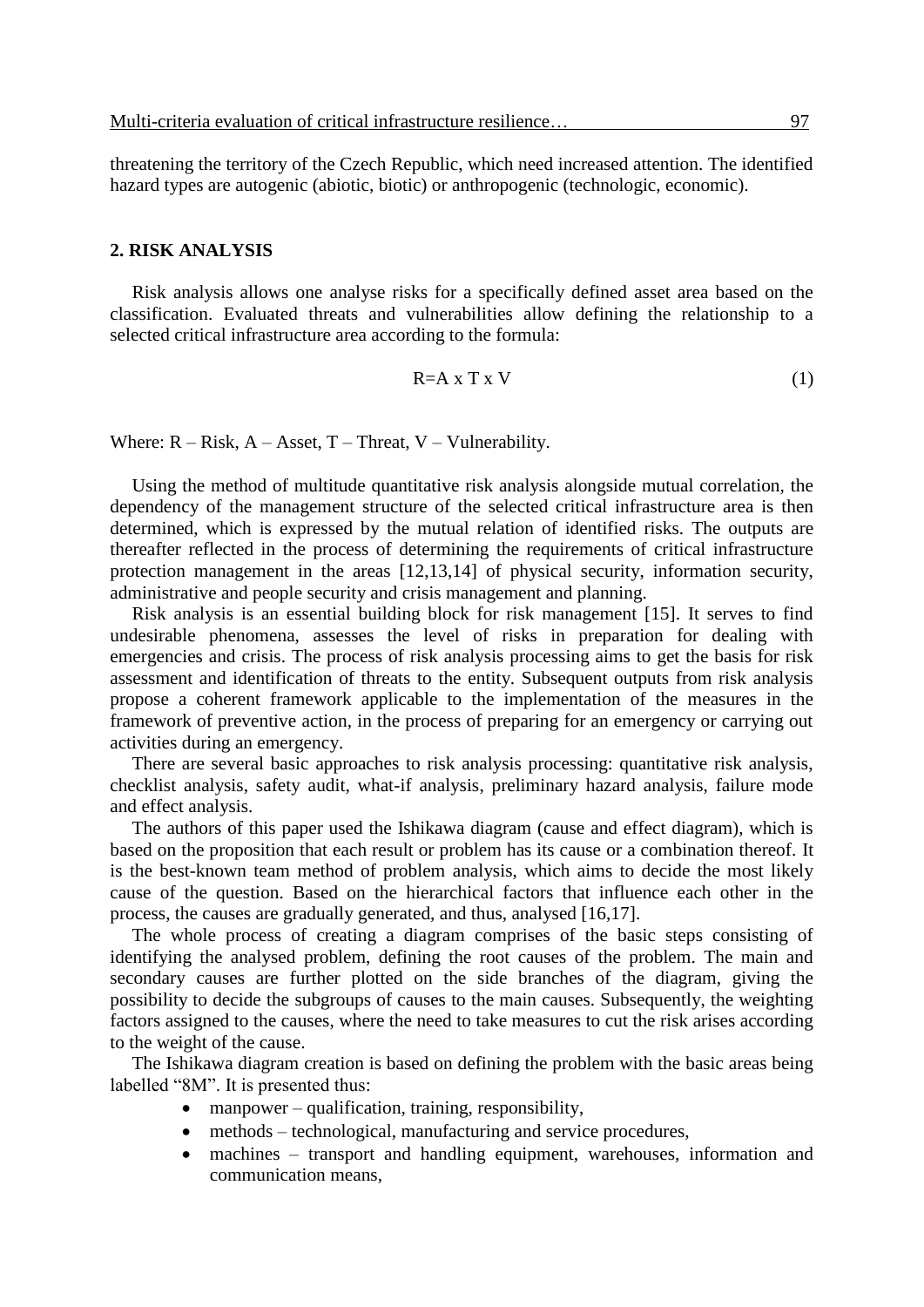- materials documents, information sources and energy sources, raw materials,
- measurement standards, regulations,
- mother-nature environment and environmental impacts,
- management causes initiated by incorrect management,
- maintenance causes due to improper maintenance [18].

In the next step, smaller branches expressing groups of possible causes assigned to the basic areas are represented by the branches of the graph, according to the division "6M". When creating groups of causes, other possible causes are described based on different aspects of the problem being solved until all possibilities are exhausted. From a practical point of view, the second level is recommended.

#### **2.1. Probability - consequences and evaluator's opinion method**

The semi-quantitative PNH method is used to check the Ishikawa diagram for an independent point evaluation of causes. It is a simple method of risk assessment using three components:

- probability  $(P)$ ,
- $\bullet$  consequences  $(C)$ ,
- $\bullet$  evaluator's opinion (E).

The rate of risk determination is then calculated using the formula:

$$
RR=A \times T \times V \tag{2}
$$

Where:  $RR - Rate$  of risk,  $P - Probability$ ,  $C - Consequences$ ,  $E - Evaluation's$  opinion.

The risk elimination process continues by identifying tasks to cut the causes and implementing control mechanisms to verify that the cause persists in the process or is eliminated [19,20].

## **3. ANALYSIS OF OBJECT PROTECTION LEVEL**

The terminal and most of the area is situated in the cadastral area of the Brno district of Tuřany, part of the airport area extends into the cadastral area of the town of Šlapanice and in the cadastral area of the Brno district of Dvorska.

The airport terminal is located 1.6 km from the D1 motorway, close to exit 201 Brno-Slatina and a public logistics centre built around the terminal.

In the neighbourhood, a solar photovoltaic power plant is ready on the airport grounds. Railway Modernisation of the Brno - Přerov line is prepared by Infrastructure Administration to a line speed of 200 km/h and a new stop arise at the airport, which should improve the transport accessibility of the airport.

In the spring of 2009, the South Moravian Regional Authority published development plans for the next five-year period [21], which includes, inter alia:

- complete airport security including CCTV installation,
- reconstruction of the guidance system for zero visibility conditions (ILS CAT IIIc),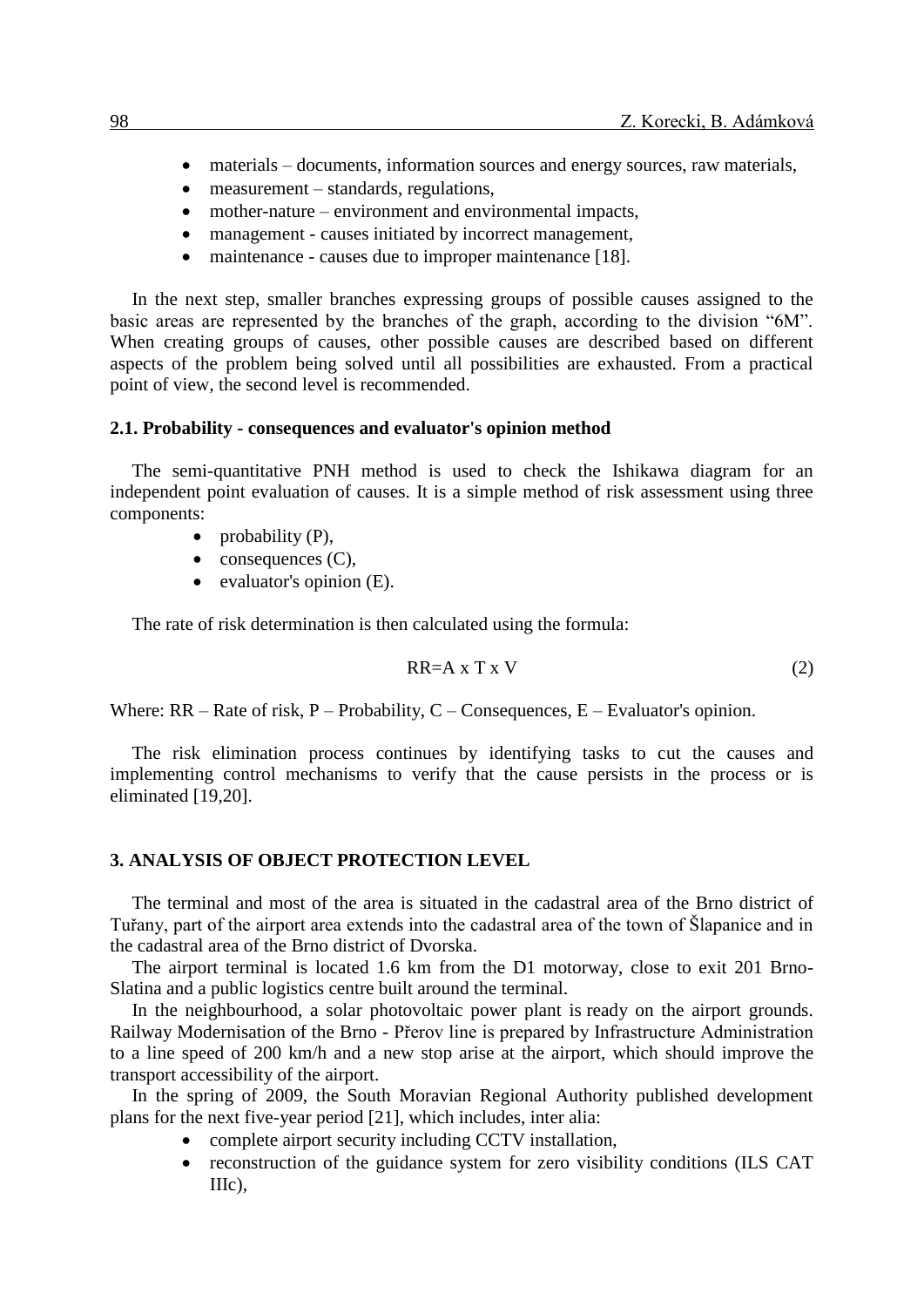construction of cargo terminal, and thereafter, the logistic centre with connection to motorway and railway network.



Fig. 1. Graphic scheme of the public airport Brno-Tuřany

Within the extensive issue of risk analysis, the object is assessed at several levels for the purposes of the basic evaluation. In the first level, the risks to the object from the external and internal environment are evaluated.

The airport complex itself has a lot of buildings, parking areas, garage parking for heavy machinery, tempered garage parking, workshops, warehouses, chemical plants and other technical operating facilities, including an office building.

The main aim of object protection is to set a standard of security to ensure the required level of physical security, which is primarily to:

- avoid damage, theft and unauthorised use of tangible property,
- prevent theft and misuse of intangible assets (for example, intellectual property, know-how, etc.).

The building level security and the protection elements application met by the requirements of the Czech state standard ČSN P 73 4450-1 Physical protection of a critical infrastructure element. It specifies general requirements for a system of physical protection of elements to decrease the impact of anthropogenic threats, including a terrorist attack. The standard clearly covers the process of designing a physical protection system and areas of technical, regime measures, physical surveillance depending on the group of the building, including the system the implementation [22,23].

## **3.1. Physical protection**

Physical protection means a concrete guarding of an object by live force. Security of the building provided by a specialised body, security service, which performs the following tasks:

- prevent unauthorised persons from entering the facility, non-public areas and areas with special modes of entry and movement of persons,
- identify potential threats and take immediate action to stop them,
- protection of external and internal perimeter,
- operation of technical protection equipment,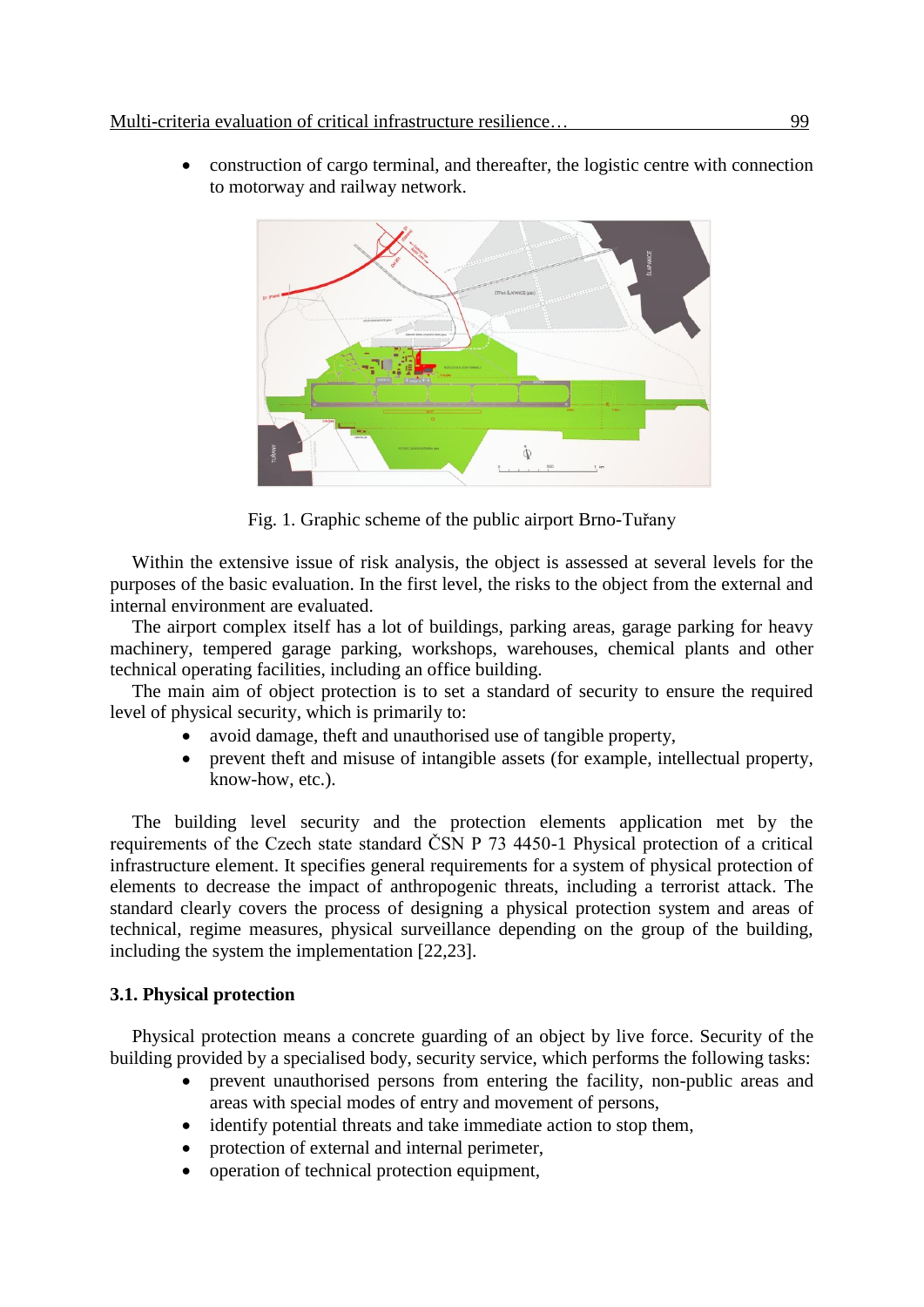- checking entry and exit vehicles.
- immediate intervention in the disruption event of the building, signalling of security devices,
- application of necessary defence and extreme emergency, eventually detention of a person,
- keeping the necessary documentation.

## **3.2. Technical means**

The technical means are electronic and mechanical devices recording or preventing unauthorised entry into buildings.

Tab. 1

#### Technical means

| Enclosure | Gates           | Lighting | Locks                 |
|-----------|-----------------|----------|-----------------------|
| Walls     | <b>Barriers</b> | Doors    | Safety glass and foil |
| Fences    | <b>Blinds</b>   | Grilles  |                       |

The area is closed all around its perimeter. In a part of the area, the intrusion protection consists of fencing. The area entered through the main entrance or entrance to the area, which is equipped with a remote-controlled barrier.

#### **3.3. Signal security devices**

Signalling and early warning devices in the fire event or other event serve to detect and show disruption of buildings; create conditions for the transmission of alarm and related information to prevent large-scale damage to property and human health.

- closed-circuit television (CCTV),
- alarm security and distress system (ASDS),
- electronic fire alarm (EFA),
- access control system (ACS).

A camera system is installed in the area monitoring the external and internal perimeter with recording equipment. The system consists of eighteen cameras with a technical specification, allowing good resolution with reduced visibility due to changing day and night times and adverse weather. Image recording is automatically stored in the recording equipment for inspection inan emergency event.

#### **3.4. Regime measures**

It lays down rules and principles for employees' movement and for other persons in specific areas, the entry of vehicles, the way of handling, rules for carrying out security controls, etc. or specifications to fulfil specific tasks. Entry and movement are only allowed for designated employees or escorts. The regime measures are implemented in the following areas:

• entry and movement of employees,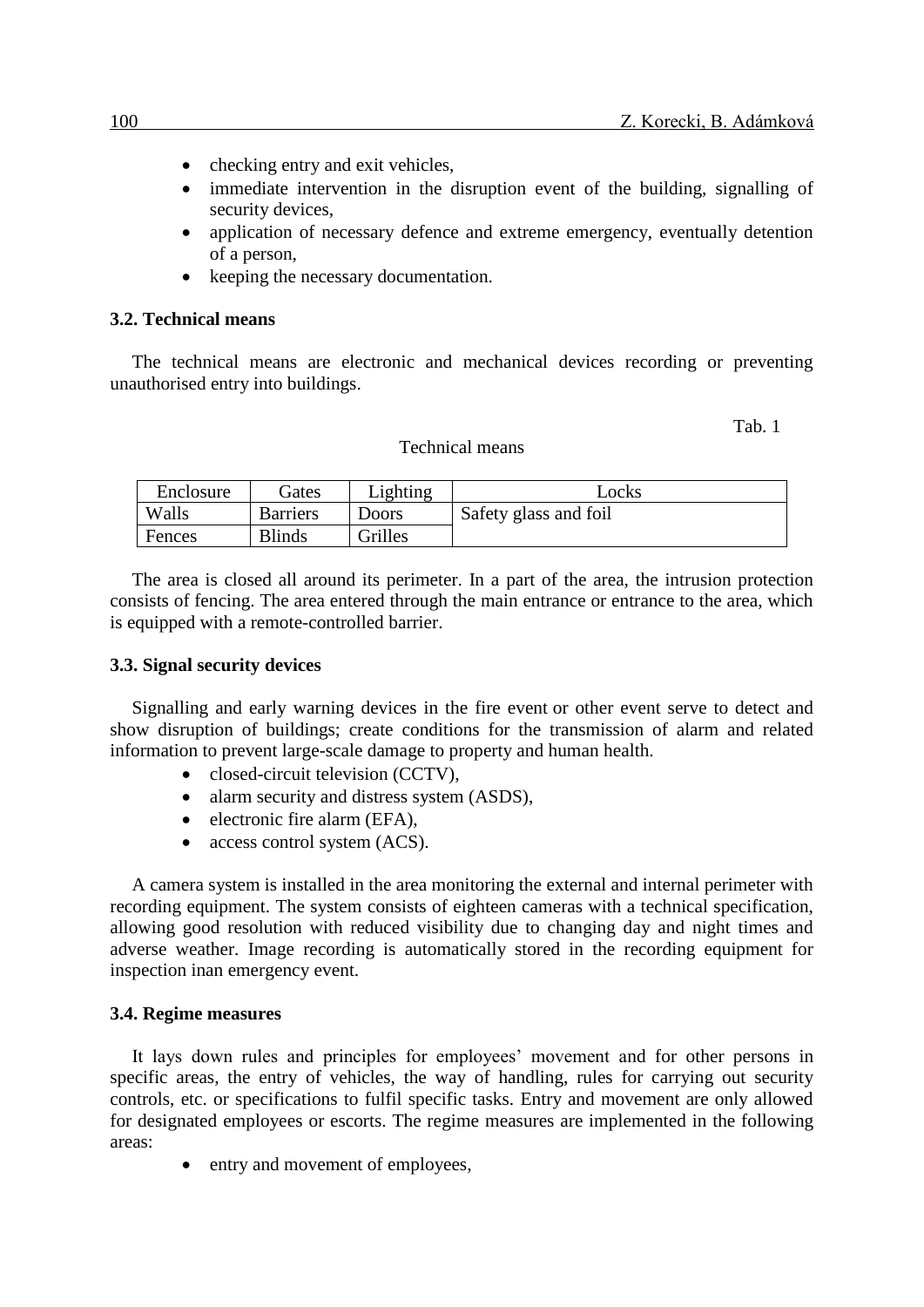- entry of visits, external subjects and persons with free admission,
- special assess regimes (restricted access to specific buildings or premises),
- $\bullet$  key modes.
- security systems (physical protection, construction and technical protection).

## **4. THREAT AND RISK ANALYSIS**

The cause and effect diagram method used in six basic areas where specific threats were identified that could cause disruption to the airport's functionality. The six main areas include:

### Tab. 2

## Six main areas

| Building | Attack     | People  |
|----------|------------|---------|
| Areal    | Technology | Systems |

The assessment of areas has taken into account events involving external and internal influences that are directly related to the threat. Specific consequences are then defined in each area to decide the causes.

The semi-quantitative "PNH" point method was used to assess the risk sources. A simple point method made it possible to assess the risk according to the chance of a possible result.

- probability of occurrence (P),
- possible consequences of danger (PC),
- evaluator's opinion (EO),
- $\bullet$  determining the degree of risk (D = P x PC x EO).

Individual levels of risk chance, the severity of consequences and assessor assessment defined in particular areas are based on the criteria set out above and through scoring between 1 and 5. Responsibility for risk management spread across the organisation. Naturally, the greatest responsibility lies with the owner, the statutory body and the company's top management. Usually, risk management is associated with the role of the Chief Financial Officer as the impacts of risk and countermeasures is expressed financially and has an impact on financial planning. In identifying risks, management must adopt proposed measures, including later changes in internal and external conditions. Given the possible economic demands of the measures taken, the creditworthiness aspects of clients to the financial market developments are considered. Risk management is also linked to monitoring compliance with established risk management practices as well as risk prevention.

Risk prevention aimed at increasing system resilience is determined by the system's ability to withstand threats while maintaining its functionality, which is presented by the entity's durability, persistence, and sustainability. An important need is also the ability to cut the severity or duration of a destructive event. The risks definition is based on the resilience concept, which is defined as reducing the risk to communities, increasing recovery capacity and ensuring essential services continuity and activities. In this perspective, we can speak of the need to give a broad base of infrastructure resilience. Ensuring the resilience of air transport elements represents an increase in critical infrastructure system ability, networks and activities to keep up the functionality and adaptation of changes caused by external agents, as well as rapid damage recovery.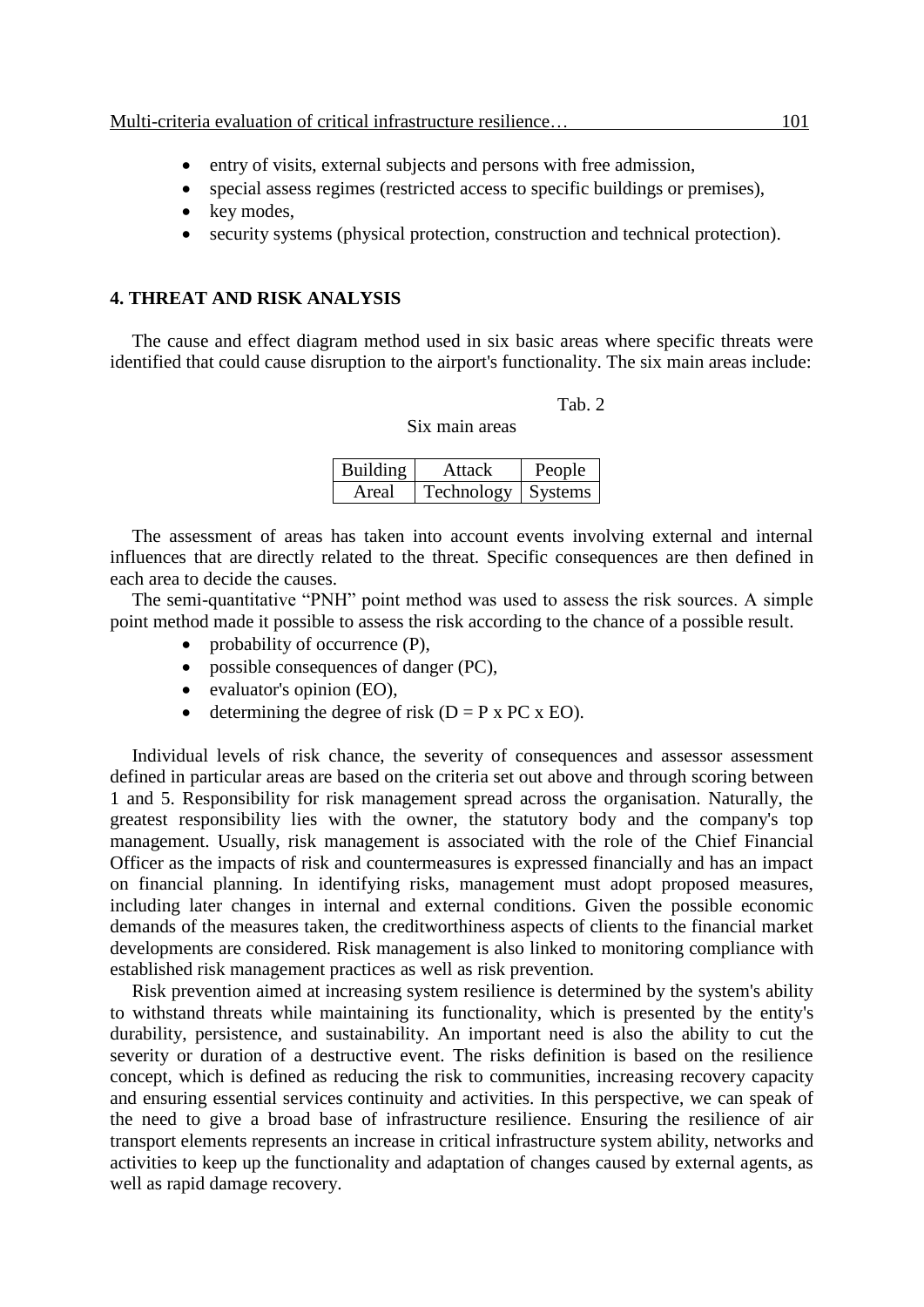

Fig. 2. Cause and effect diagram

Tab. 3

Degree and level of risk

| Degree of<br>risk | Value R      | Level of risk |
|-------------------|--------------|---------------|
|                   | >50          | Unacceptable  |
| Н.                | $20 \div 50$ | Undesirable   |
| III.              | $11 \div 20$ | Mild          |
| IV.               | $3 \div 10$  | Acceptable    |
|                   | $<$ 3        | Insignificant |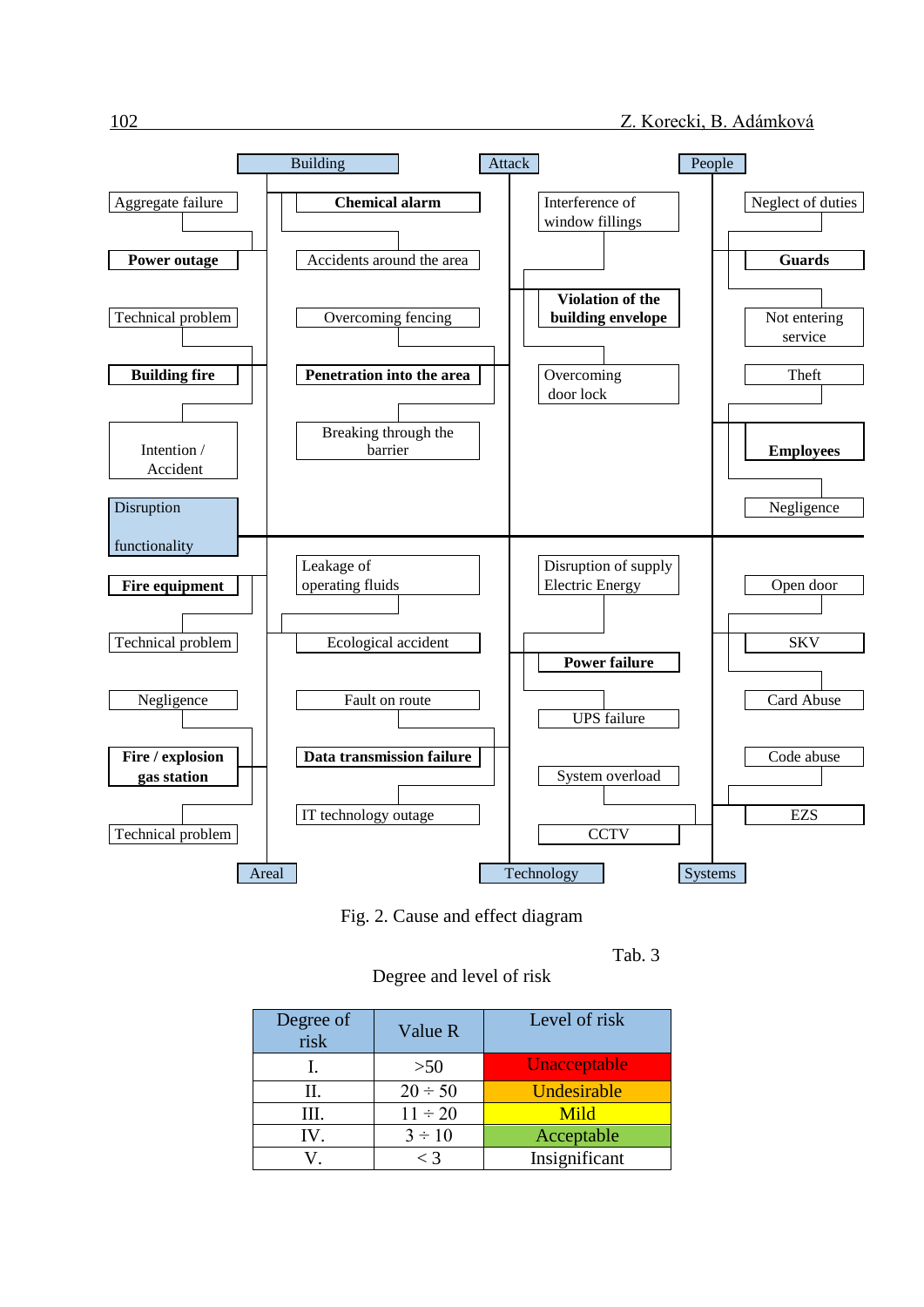| Threat                | <b>Hazard</b> identification       | <b>Risk assessment</b> |                |                |                |  |  |  |  |
|-----------------------|------------------------------------|------------------------|----------------|----------------|----------------|--|--|--|--|
|                       |                                    |                        | PC             | EO             | D              |  |  |  |  |
| <b>Building</b>       |                                    |                        |                |                |                |  |  |  |  |
| Chemical alarm        | Accidents around the area          |                        | 3              | 4              | 48             |  |  |  |  |
|                       | Intention                          |                        | $\overline{2}$ | $\overline{4}$ | 24             |  |  |  |  |
| Building fire         | Accident                           |                        | 3              | $\overline{4}$ | 12             |  |  |  |  |
|                       | EPS technical fault                |                        | 3              | $\overline{4}$ | 12             |  |  |  |  |
| Power outage          | Motor generator failure            |                        | 3              | $\overline{4}$ | 36             |  |  |  |  |
| <b>Areal</b>          |                                    |                        |                |                |                |  |  |  |  |
|                       | Technical problem                  | 3                      | $\overline{2}$ | $\overline{4}$ | 24             |  |  |  |  |
| Gas station fire      | Negligence                         | $\mathbf{1}$           | 3              | $\overline{4}$ | 12             |  |  |  |  |
|                       | Technical problem                  | 1                      | 3              | 4              | 12             |  |  |  |  |
| Gas station explosion | Negligence                         | 3                      | $\overline{2}$ | $\overline{4}$ | 24             |  |  |  |  |
| Fire equipment        | Technical problem                  | $\overline{2}$         | $\overline{2}$ | $\overline{2}$ | 8              |  |  |  |  |
| Ecological accident   | Leakage of operating fluids        | $\overline{4}$         | $\overline{2}$ | $\overline{2}$ | 16             |  |  |  |  |
| <b>Technology</b>     |                                    |                        |                |                |                |  |  |  |  |
| Data transmission     | Outage on route                    | 1                      | 3              | 3              | 9              |  |  |  |  |
| failure               | Fault on route                     | $\mathbf{1}$           | 3              | $\overline{4}$ | 12             |  |  |  |  |
| Power failure         | Power supply interruption          | $\overline{2}$         | 3              | $\overline{2}$ | <b>12</b>      |  |  |  |  |
|                       | <b>UPS</b> failure                 | $\overline{2}$         | 3              | $\overline{2}$ | 12             |  |  |  |  |
| <b>Systems</b>        |                                    |                        |                |                |                |  |  |  |  |
| <b>CCTV</b>           | System overload                    | $\overline{2}$         | $\mathbf{1}$   | 1              | $\overline{2}$ |  |  |  |  |
|                       | <b>Blind</b> spot                  | 3                      | 5              | 3              | 45             |  |  |  |  |
| <b>EZS</b>            | Code abuse                         | $\mathbf{1}$           | $\mathbf{1}$   | $\mathbf{1}$   | $\mathbf{1}$   |  |  |  |  |
| <b>SKV</b>            | Open door                          | 3                      | $\overline{4}$ | 3              | 36             |  |  |  |  |
|                       | Card abuse                         | $\mathbf{1}$           | $\overline{4}$ | $\overline{4}$ | 16             |  |  |  |  |
| <b>People</b>         |                                    |                        |                |                |                |  |  |  |  |
| <b>Employees</b>      | Theft                              | 3                      | $\mathbf{1}$   | 1              | 3              |  |  |  |  |
|                       | Negligence                         | $\overline{2}$         | 3              | $\overline{2}$ | 12             |  |  |  |  |
| Guards                | Neglect of duties                  | $\overline{4}$         | 3              | $\overline{4}$ | 48             |  |  |  |  |
|                       | Not entering service               | 3                      | 3              | $\overline{4}$ | 36             |  |  |  |  |
| <b>Attack</b>         |                                    |                        |                |                |                |  |  |  |  |
| Violation of the      | Interference of window<br>fillings | 3                      | $\overline{4}$ | $\overline{4}$ | 48             |  |  |  |  |
| building envelope     | Overcoming door lock               | $\mathbf{1}$           | $\mathbf{1}$   | $\mathbf{1}$   | $\mathbf{1}$   |  |  |  |  |
| Penetration into the  | Overcoming fencing                 | $\overline{4}$         | 3              | 3              | 36             |  |  |  |  |
| area                  | Breaking through the barrier       | $\overline{2}$         | $\overline{2}$ | $\overline{2}$ | 8              |  |  |  |  |

## Risk assessment

The evaluation of the performed PNH analysis shows that the existing level of protection of the building was solved comprehensively. None of the risk areas considered falls into the class of unacceptable. The undesirable and mild risks were treated by internal normative acts and corrective action rules, which in the event of a hazard, can cut impacts and keep up the desired level of functionality and make sure the airport is operational.

Tab. 4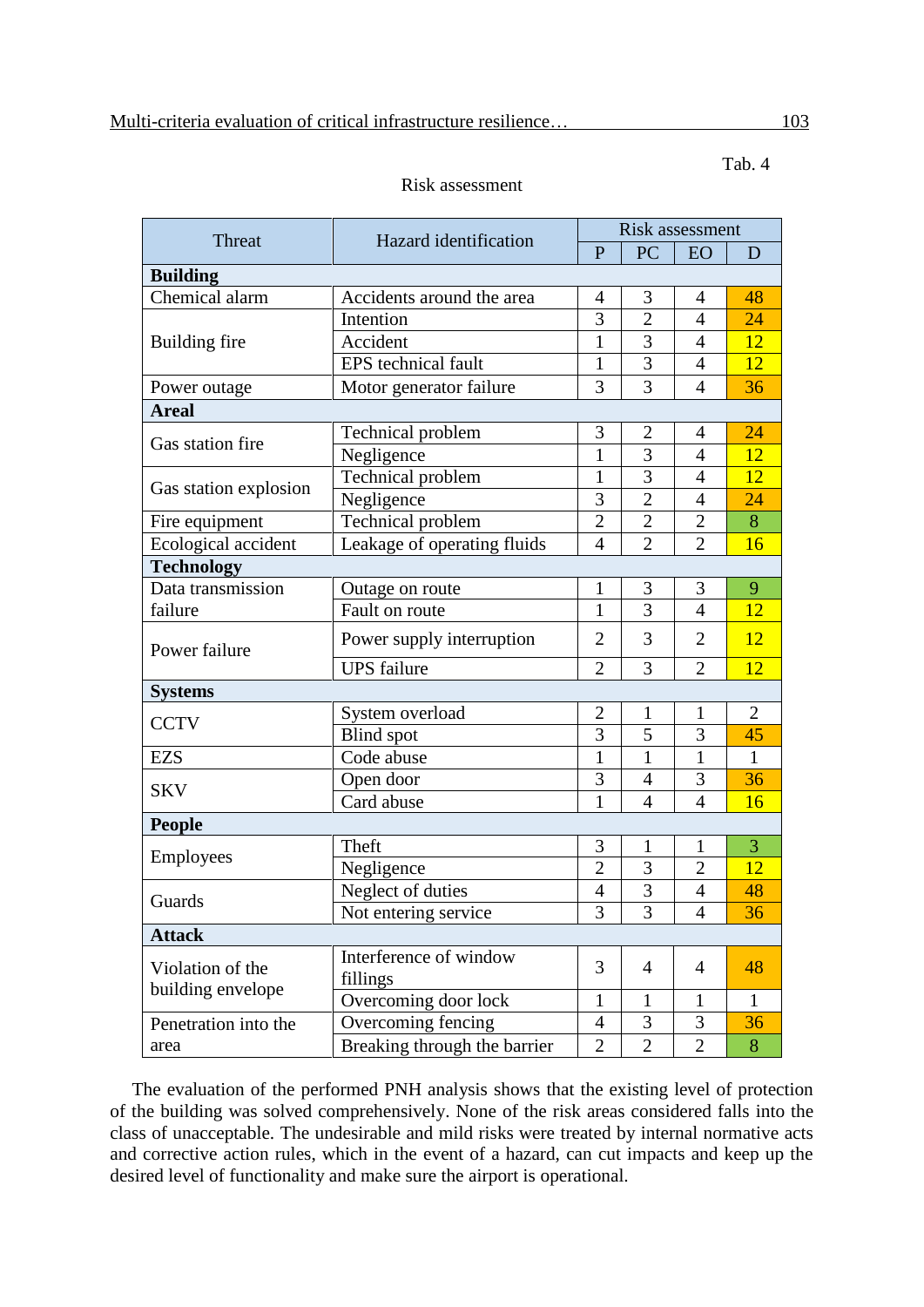## **4. CONCLUSIONS**

Proposed measures to increase protection of Brno-Tuřany International Airport reflects on the outputs from the analytical part. Based on each analysis of the degree of security protection, areas were identified in which it is possible to make changes so as to increase the current protection of the airport.

The proposed measures to increase the level of object security is aimed at:

### **4.1. Increase the number of guards**

Increasing the number of guards due to the size and working nature of the airport complex will improve the distribution of tasks related to its security. In the unlikely event in the building or in its immediate vicinity, the security forces can be distributed without reducing the level of security in the premises. The economic costs of increasing security post are not inefficiently spent by the owner, given the role of the airport.

#### **4.2. Extra fencing construction**

It would be suitable to use modern 3D fencing suitable for industrial sites and military buildings. The 3D fencing system consists of each panel with horizontal 3D embodiments and fence posts with several attachments to form a compact unit with high resistance. Fence panels composed of horizontal and vertically folded wires with a diameter of 4 or 5 mm.

The advantage of 3D panels is the variability of design with overlapping vertical wires to create spines in the upper part. To increase the effectiveness of protection, it would be proper to use 3D fencing variant with the smallest end height of the panel 210 cm from the ground level, this does not need a building permit or notification, zoning permission or zoning permit.

## **4.3. Complementing CCTV**

Complementing the CCTV system with an end element in the blind spot will increase the awareness of those guarding the premises to detect perimeter disruption and complete coverage of the premises by the CCTV system will be achieved. By increasing the CCTV terminal element, it will help to detect the breach in a timely manner, thus ensuring the required level of protection. Critical infrastructure protection is an essential element in ensuring human lives protection, health, and property of citizens, without which the vital needs of the population of the Czech Republic cannot be met.

This article analyses the issue of ensuring protection in the field of air transport with the aim to propose applicable solutions to increase international airport protection situation in the context of regional development.

The authors identified the elements of critical infrastructure and elements in the risk management system; the air terminal was described, making it possible to propose some measures for aviation critical infrastructure. Describing the processes of the airport security management system and follow-up analysis of ensuring airport security using the Ishikawa cause and effect diagram, the current level of object security of the airport complex was analysed. The analysis results made it possible to propose measures to increase the resilience of Tuřany International Airport.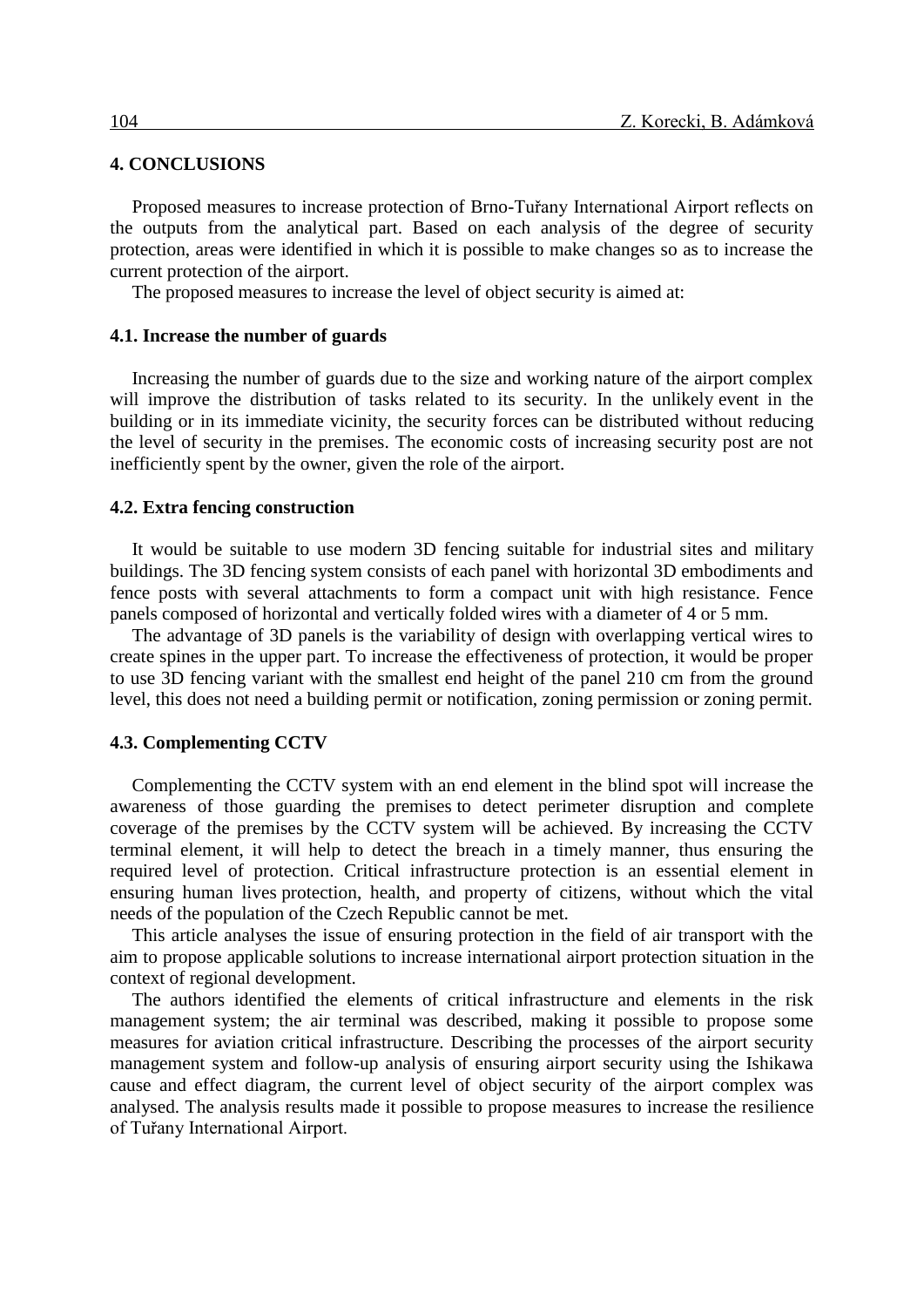# **References**

- 1. Ishutkina A.M., R.J. Hansman. 2008. "Analysis of interaction between air transportation and economic activity". *8th AIAA Aviation Technology, Integration and Operations (ATIO) Conference*: 1-18. DOI: 10.2514/6.2008-8888. [Available at:](file:///C:/Users/koreckiz/AppData/Local/Microsoft/Windows/Temporary%20Internet%20Files/Content.Outlook/B5NQB0IQ/Available%20from:%20https:/pdfs.semanticscholar.org/7537/e16087a7fa863e5afbf94e43411d94a36984.pdf)  [https://pdfs.semanticscholar.org/7537/e16087a7fa863e5afbf94e43411d94a36984.pdf.](file:///C:/Users/koreckiz/AppData/Local/Microsoft/Windows/Temporary%20Internet%20Files/Content.Outlook/B5NQB0IQ/Available%20from:%20https:/pdfs.semanticscholar.org/7537/e16087a7fa863e5afbf94e43411d94a36984.pdf)
- 2. Zákon č. 240/2000 Sb., ze dne 28. června 2000, o krizovém řízení a o změně některých zákonů (krizový zákon). [In Czech: Act No. 240/2000 Coll., Of 28 June 2000, on Crisis Management and on Amendments to Certain Acts (Crisis Act)].
- 3. Bröcker J., P. Rietveld. 2009. "Infrastructure and regional development". Capello R., P. Nijkamp (Eds.). *Handbook of Regional Growth and Development Theories*. Edward Elgar, Cheltenham, UK. P. 149-181.
- 4. Gherman L. 2017. "Defense architecture based on information age OODA loop". *Review of Air Force Academy "Henri Coandă"* 3. Braşov. ISSN: 1842-9238.
- 5. Korecki Z., et al. 2016. *Procesy a subjekty krizového řízení*. [In Czech: *Crisis management processes and subjects*]. Brno: Mendel University in Brno. ISBN: 978-80- 7509-389-9.
- 6. Adámková B., M. Fukala. 2017. "Security consequences of development in Georgia in the year 19991-2015 with impact on economic development". *Security forum 2017 Conference Proceedings*: 6-19. Banská Bystrica, Slovakia, Interpolis. ISBN: 978-80- 972673-2-2.
- 7. Commission of the European Communities. Green Paper on a European Program for Critical Infrastructure Protection. Available at: http://eurlex.europa.eu/LexUriServ/site/cs/com/2005/com2005\_0576cs01.pdf.
- 8. Paulus F., A. Krömer, J. Petr, J. Černý. 2015. *Analýza hrozeb pro Českou republiku*. Praha: Hasičský záchranný sbor České republiky Generální ředitelství Hasičského záchranného sboru ČR. [In Czech: *Threat analysis for the Czech Republic*. Prague: Fire and Rescue Service of the Czech Republic General Directorate of the Fire and Rescue Service of the Czech Republic]. Available at: https://www.hzscr.cz/soubor/analyzahrozeb-zaverecna-zprava-pdf.aspx.
- 9. Deloitte ČR. 2019. *Metodika zajištění ochrany kritické infrastruktury v oblasti výroby, přenosu a distribuce elektrické energie*. Praha: Ministerstvo vnitra České republiky. [In Czech: *Methodology for ensuring the protection of critical infrastructure in the field of production, transmission and distribution of electricity*. Prague: Ministry of the Interior of the Czech Republic]. Available at: [https://www.mvcr.cz/cthh/clanek/ochrana](https://www.mvcr.cz/cthh/clanek/ochrana-kriticke-infrastruktury-ochrana-kriticke-infrastruktury.aspx)[kriticke-infrastruktury-ochrana-kriticke-infrastruktury.aspx.](https://www.mvcr.cz/cthh/clanek/ochrana-kriticke-infrastruktury-ochrana-kriticke-infrastruktury.aspx)
- 10. Čičmanec L., J. Nevrlý. 2012. "Capabilities and applications of fuzzy logic in airport operations". *ICMT'12 – International Conference on Military Technologies*: 382-386. Bratislava: Alexander Dubček University of Trenčín. ISBN: 978-80-8075-525-6.
- 11. Školník M., L. Belan. 2015. *Obranné plánovanie - Základy plánovania a projektovania v systéme obrany a bezpečnosti SR*. [In Czech: *Defense planning - Basics of planning and design in the system of defense and security of the Slovak Republic*]. GMRŠ Armed Forces Academy in Liptovský Mikuláš. University textbook. ISBN: 978-80-8040-522-9.
- 12. Benjamin H.S., L.M. Lahr. 1988. *Regional economic multipliers: definition, measurement, and application*.
- 13. Transport Infrastructure Development, Public Performance and Long-Run Economic Growth: A Case Study for the Eu-28 Countries. 2014. Available at: [http://www.hrpub.org/download/20140105/AEB6-11802008.pdf.](http://www.hrpub.org/download/20140105/AEB6-11802008.pdf)